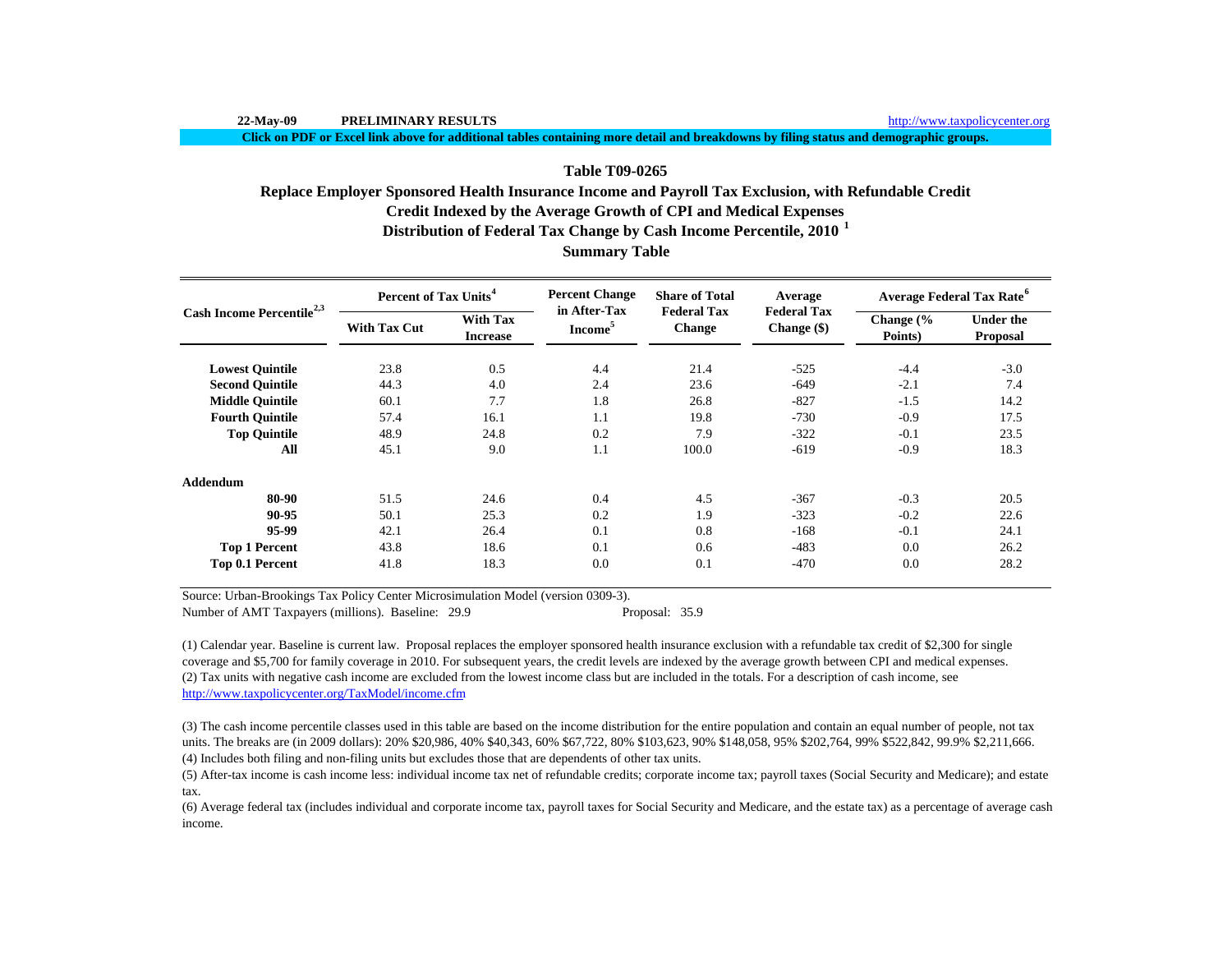# **Table T09-0265Replace Employer Sponsored Health Insurance Income and Payroll Tax Exclusion, with Refundable Credit Credit Indexed by the Average Growth of CPI and Medical Expenses Distribution of Federal Tax Change by Cash Income Percentile, 2010 1 Detail Table**

| Cash Income Percentile <sup>2,3</sup> | Percent of Tax Units <sup>4</sup> |                             | <b>Percent Change</b><br>in After-Tax | <b>Share of Total</b>               | <b>Average Federal Tax Change</b> |          | <b>Share of Federal Taxes</b> |                              | <b>Average Federal Tax Rate<sup>6</sup></b> |                              |
|---------------------------------------|-----------------------------------|-----------------------------|---------------------------------------|-------------------------------------|-----------------------------------|----------|-------------------------------|------------------------------|---------------------------------------------|------------------------------|
|                                       | With Tax Cut                      | With Tax<br><b>Increase</b> | Income <sup>3</sup>                   | <b>Federal Tax</b><br><b>Change</b> | <b>Dollars</b>                    | Percent  | Change (%<br>Points)          | <b>Under the</b><br>Proposal | Change (%<br>Points)                        | <b>Under the</b><br>Proposal |
| <b>Lowest Quintile</b>                | 23.8                              | 0.5                         | 4.4                                   | 21.4                                | $-525$                            | $-313.6$ | $-1.0$                        | $-0.7$                       | $-4.4$                                      | $-3.0$                       |
| <b>Second Quintile</b>                | 44.3                              | 4.0                         | 2.4                                   | 23.6                                | $-649$                            | $-22.5$  | $-0.9$                        | 3.9                          | $-2.1$                                      | 7.4                          |
| <b>Middle Quintile</b>                | 60.1                              | 7.7                         | 1.8                                   | 26.8                                | $-827$                            | $-9.7$   | $-0.7$                        | 11.9                         | $-1.5$                                      | 14.2                         |
| <b>Fourth Quintile</b>                | 57.4                              | 16.1                        | 1.1                                   | 19.8                                | $-730$                            | $-4.7$   | 0.0                           | 19.3                         | $-0.9$                                      | 17.5                         |
| <b>Top Quintile</b>                   | 48.9                              | 24.8                        | 0.2                                   | 7.9                                 | $-322$                            | $-0.6$   | 2.6                           | 65.5                         | $-0.1$                                      | 23.5                         |
| All                                   | 45.1                              | 9.0                         | 1.1                                   | 100.0                               | $-619$                            | $-4.6$   | 0.0                           | 100.0                        | $-0.9$                                      | 18.3                         |
| Addendum                              |                                   |                             |                                       |                                     |                                   |          |                               |                              |                                             |                              |
| 80-90                                 | 51.5                              | 24.6                        | 0.4                                   | 4.5                                 | $-367$                            | $-1.4$   | 0.5                           | 14.8                         | $-0.3$                                      | 20.5                         |
| 90-95                                 | 50.1                              | 25.3                        | 0.2                                   | 1.9                                 | $-323$                            | $-0.8$   | 0.4                           | 11.4                         | $-0.2$                                      | 22.6                         |
| 95-99                                 | 42.1                              | 26.4                        | 0.1                                   | 0.8                                 | $-168$                            | $-0.2$   | 0.7                           | 16.8                         | $-0.1$                                      | 24.1                         |
| <b>Top 1 Percent</b>                  | 43.8                              | 18.6                        | 0.1                                   | 0.6                                 | $-483$                            | $-0.1$   | 1.0                           | 22.6                         | 0.0                                         | 26.2                         |
| Top 0.1 Percent                       | 41.8                              | 18.3                        | 0.0                                   | 0.1                                 | $-470$                            | 0.0      | 0.5                           | 10.7                         | 0.0                                         | 28.2                         |

#### **Baseline Distribution of Income and Federal Taxes**

**by Cash Income Percentile, 2010 <sup>1</sup>**

| Cash Income Percentile <sup>2,3</sup> |                       | Tax Units <sup>4</sup> |                     | Average<br><b>Federal Tax</b> | <b>Average After-</b>                | Average                                 | <b>Share of Pre-</b><br><b>Tax Income</b> | <b>Share of Post-</b><br><b>Tax Income</b> | Share of<br><b>Federal Taxes</b> |
|---------------------------------------|-----------------------|------------------------|---------------------|-------------------------------|--------------------------------------|-----------------------------------------|-------------------------------------------|--------------------------------------------|----------------------------------|
|                                       | Number<br>(thousands) | Percent of<br>Total    | Income<br>(Dollars) | Burden<br>(Dollars)           | Tax Income <sup>5</sup><br>(Dollars) | <b>Federal Tax</b><br>Rate <sup>6</sup> | Percent of<br>Total                       | Percent of<br>Total                        | Percent of<br>Total              |
| <b>Lowest Quintile</b>                | 38,620                | 25.2                   | 12,010              | 167                           | 11,843                               | 1.4                                     | 4.3                                       | 5.2                                        | 0.3                              |
| <b>Second Quintile</b>                | 34,448                | 22.5                   | 30,261              | 2,886                         | 27,375                               | 9.5                                     | 9.6                                       | 10.8                                       | 4.8                              |
| <b>Middle Ouintile</b>                | 30.669                | 20.0                   | 54,014              | 8,506                         | 45,508                               | 15.8                                    | 15.3                                      | 15.9                                       | 12.6                             |
| <b>Fourth Ouintile</b>                | 25,643                | 16.7                   | 85,507              | 15,672                        | 69,835                               | 18.3                                    | 20.2                                      | 20.4                                       | 19.3                             |
| <b>Top Quintile</b>                   | 23.114                | 15.1                   | 238,906             | 56.530                        | 182,377                              | 23.7                                    | 50.9                                      | 48.1                                       | 62.9                             |
| All                                   | 153,231               | 100.0                  | 70,800              | 13,560                        | 57,240                               | 19.2                                    | 100.0                                     | 100.0                                      | 100.0                            |
| Addendum                              |                       |                        |                     |                               |                                      |                                         |                                           |                                            |                                  |
| 80-90                                 | 11,591                | 7.6                    | 123.471             | 25,667                        | 97.804                               | 20.8                                    | 13.2                                      | 12.9                                       | 14.3                             |
| 90-95                                 | 5,700                 | 3.7                    | 174,901             | 39,804                        | 135,098                              | 22.8                                    | 9.2                                       | 8.8                                        | 10.9                             |
| 95-99                                 | 4.645                 | 3.0                    | 297.819             | 71.968                        | 225.852                              | 24.2                                    | 12.8                                      | 12.0                                       | 16.1                             |
| <b>Top 1 Percent</b>                  | 1.178                 | 0.8                    | 1,451,896           | 380,199                       | 1.071.697                            | 26.2                                    | 15.8                                      | 14.4                                       | 21.6                             |
| <b>Top 0.1 Percent</b>                | 118                   | 0.1                    | 6,359,855           | 1,796,537                     | 4,563,317                            | 28.3                                    | 6.9                                       | 6.1                                        | 10.2                             |

Source: Urban-Brookings Tax Policy Center Microsimulation Model (version0309-1).

Number of AMT Taxpayers (millions). Baseline: 29.9

(1) Calendar year. Baseline is current law. Proposal replaces the employer sponsored health insurance exclusion with a refundable tax credit of \$2,300 for single coverage and \$5,700 for family coverage in 2010. For subsequ years, the credit levels are indexed by the average growth between CPI and medical expenses.

(2) Tax units with negative cash income are excluded from the lowest income class but are included in the totals. For a description of cash income, see

http://www.taxpolicycenter.org/TaxModel/income.cfm

(3) The cash income percentile classes used in this table are based on the income distribution for the entire population and contain an equal number of people, not tax units. The breaks are (in 2009 dollars): 20% \$20,986, \$40,343, 60% \$67,722, 80% \$103,623, 90% \$148,058, 95% \$202,764, 99% \$522,842, 99.9% \$2,211,666.

(4) Includes both filing and non-filing units but excludes those that are dependents of other tax units.

(5) After-tax income is cash income less: individual income tax net of refundable credits; corporate income tax; payroll taxes (Social Security and Medicare); and estate tax.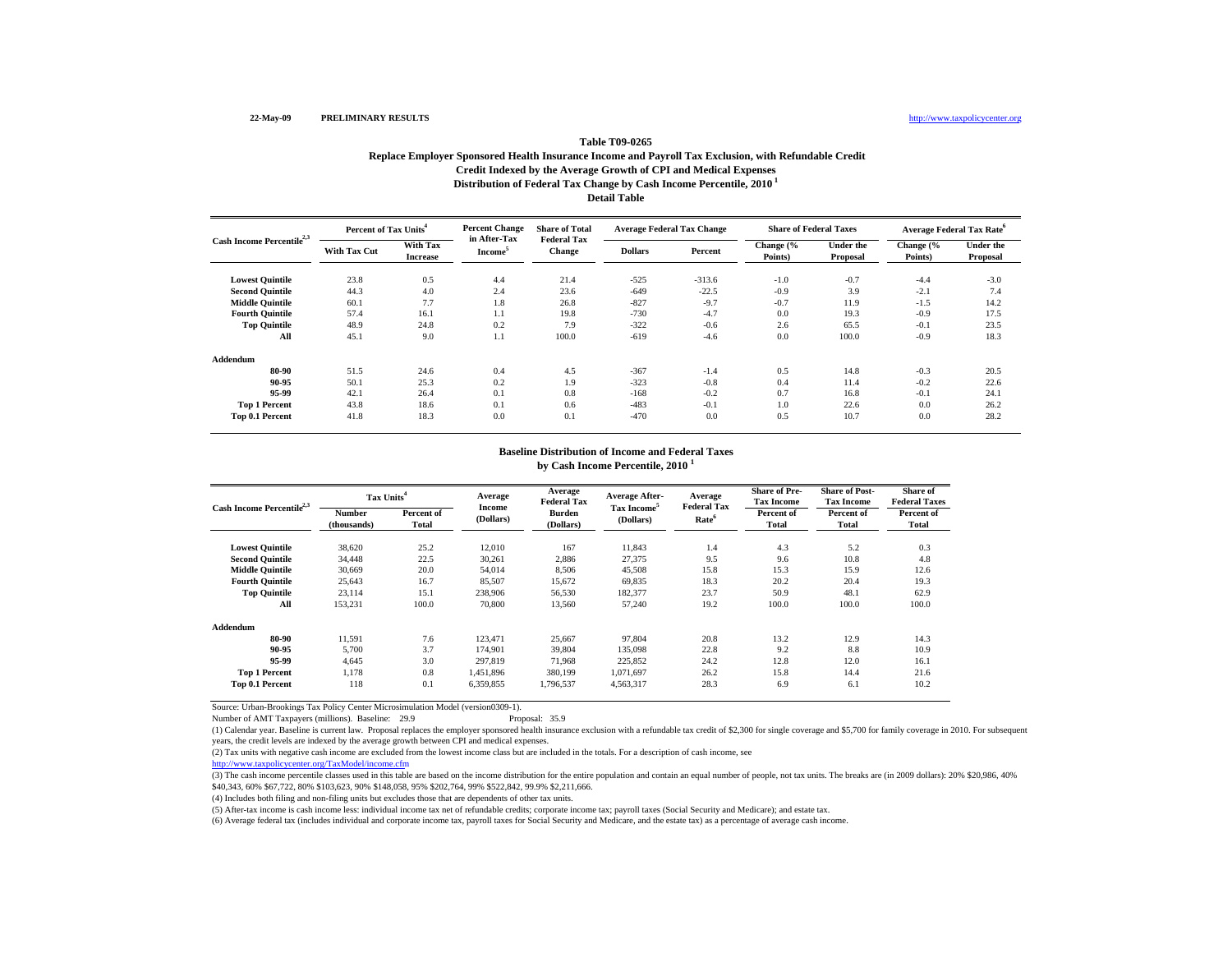# **Table T09-0265Replace Employer Sponsored Health Insurance Income and Payroll Tax Exclusion, with Refundable Credit Credit Indexed by the Average Growth of CPI and Medical Expenses Distribution of Federal Tax Change by Cash Income Percentile Adjusted for Family Size, 2010 1 Detail Table**

| Cash Income Percentile <sup>2,3</sup> | Percent of Tax Units <sup>4</sup> |                             | <b>Percent Change</b>                      | <b>Share of Total</b>               | <b>Average Federal Tax Change</b> |         | <b>Share of Federal Taxes</b> |                              | <b>Average Federal Tax Rate<sup>6</sup></b> |                              |
|---------------------------------------|-----------------------------------|-----------------------------|--------------------------------------------|-------------------------------------|-----------------------------------|---------|-------------------------------|------------------------------|---------------------------------------------|------------------------------|
|                                       | With Tax Cut                      | With Tax<br><b>Increase</b> | in After-Tax<br><b>Income</b> <sup>5</sup> | <b>Federal Tax</b><br><b>Change</b> | <b>Dollars</b>                    | Percent | Change (%<br>Points)          | <b>Under the</b><br>Proposal | Change (%<br>Points)                        | <b>Under the</b><br>Proposal |
| <b>Lowest Quintile</b>                | 24.0                              | 1.1                         | 5.1                                        | 20.0                                | $-596$                            | 143.8   | $-1.0$                        | $-1.6$                       | $-5.3$                                      | $-9.0$                       |
| <b>Second Quintile</b>                | 37.7                              | 3.8                         | 2.5                                        | 21.2                                | $-640$                            | $-30.7$ | $-0.9$                        | 2.3                          | $-2.3$                                      | 5.3                          |
| <b>Middle Quintile</b>                | 58.5                              | 4.4                         | 2.2                                        | 27.6                                | $-892$                            | $-12.8$ | $-0.9$                        | 9.0                          | $-1.9$                                      | 12.6                         |
| <b>Fourth Quintile</b>                | 59.2                              | 14.4                        | 1.0                                        | 18.9                                | $-609$                            | $-4.5$  | 0.0                           | 19.0                         | $-0.8$                                      | 17.3                         |
| <b>Top Quintile</b>                   | 48.7                              | 22.1                        | 0.2                                        | 11.6                                | $-361$                            | $-0.8$  | 2.7                           | 71.2                         | $-0.2$                                      | 23.3                         |
| All                                   | 45.1                              | 9.0                         | 1.1                                        | 100.0                               | $-619$                            | $-4.6$  | 0.0                           | 100.0                        | $-0.9$                                      | 18.3                         |
| Addendum                              |                                   |                             |                                            |                                     |                                   |         |                               |                              |                                             |                              |
| 80-90                                 | 52.1                              | 21.6                        | 0.5                                        | 6.3                                 | $-384$                            | $-1.8$  | 0.5                           | 16.9                         | $-0.4$                                      | 20.6                         |
| 90-95                                 | 46.8                              | 25.2                        | 0.3                                        | 2.8                                 | $-352$                            | $-1.1$  | 0.5                           | 12.7                         | $-0.2$                                      | 22.5                         |
| 95-99                                 | 43.6                              | 20.7                        | 0.1                                        | 1.8                                 | $-279$                            | $-0.5$  | 0.8                           | 18.2                         | $-0.1$                                      | 23.8                         |
| <b>Top 1 Percent</b>                  | 43.1                              | 15.6                        | 0.1                                        | 0.7                                 | $-491$                            | $-0.2$  | 1.0                           | 23.5                         | 0.0                                         | 25.9                         |
| Top 0.1 Percent                       | 40.0                              | 15.8                        | 0.0                                        | 0.1                                 | $-454$                            | 0.0     | 0.5                           | 11.1                         | 0.0                                         | 28.0                         |

#### **Baseline Distribution of Income and Federal Taxes**

**by Cash Income Percentile Adjusted for Family Size, 2010 <sup>1</sup>**

| Cash Income Percentile <sup>2,3</sup> |                       | Tax Units <sup>4</sup> |                     | Average<br><b>Federal Tax</b> | <b>Average After-</b>                | Average                                 | <b>Share of Pre-</b><br><b>Tax Income</b> | <b>Share of Post-</b><br><b>Tax Income</b> | Share of<br><b>Federal Taxes</b> |
|---------------------------------------|-----------------------|------------------------|---------------------|-------------------------------|--------------------------------------|-----------------------------------------|-------------------------------------------|--------------------------------------------|----------------------------------|
|                                       | Number<br>(thousands) | Percent of<br>Total    | Income<br>(Dollars) | <b>Burden</b><br>(Dollars)    | Tax Income <sup>5</sup><br>(Dollars) | <b>Federal Tax</b><br>Rate <sup>6</sup> | Percent of<br>Total                       | Percent of<br>Total                        | Percent of<br>Total              |
| <b>Lowest Quintile</b>                | 31,830                | 20.8                   | 11,250              | $-415$                        | 11,664                               | $-3.7$                                  | 3.3                                       | 4.2                                        | $-0.6$                           |
| <b>Second Quintile</b>                | 31.446                | 20.5                   | 27,404              | 2,087                         | 25,317                               | 7.6                                     | 7.9                                       | 9.1                                        | 3.2                              |
| <b>Middle Quintile</b>                | 29,288                | 19.1                   | 48,065              | 6,951                         | 41,113                               | 14.5                                    | 13.0                                      | 13.7                                       | 9.8                              |
| <b>Fourth Ouintile</b>                | 29,391                | 19.2                   | 74.458              | 13.455                        | 61,003                               | 18.1                                    | 20.2                                      | 20.4                                       | 19.0                             |
| <b>Top Quintile</b>                   | 30,538                | 19.9                   | 198.493             | 46.623                        | 151,870                              | 23.5                                    | 55.9                                      | 52.9                                       | 68.5                             |
| All                                   | 153,231               | 100.0                  | 70,800              | 13,560                        | 57,240                               | 19.2                                    | 100.0                                     | 100.0                                      | 100.0                            |
| Addendum                              |                       |                        |                     |                               |                                      |                                         |                                           |                                            |                                  |
| 80-90                                 | 15.520                | 10.1                   | 104,652             | 21.915                        | 82,736                               | 20.9                                    | 15.0                                      | 14.6                                       | 16.4                             |
| 90-95                                 | 7.595                 | 5.0                    | 146,874             | 33.393                        | 113.481                              | 22.7                                    | 10.3                                      | 9.8                                        | 12.2                             |
| 95-99                                 | 5.993                 | 3.9                    | 253,328             | 60.573                        | 192.755                              | 23.9                                    | 14.0                                      | 13.2                                       | 17.5                             |
| <b>Top 1 Percent</b>                  | 1,430                 | 0.9                    | 1,261,141           | 326,533                       | 934,608                              | 25.9                                    | 16.6                                      | 15.2                                       | 22.5                             |
| Top 0.1 Percent                       | 141                   | 0.1                    | 5,569,131           | 1,562,106                     | 4,007,025                            | 28.1                                    | 7.2                                       | 6.4                                        | 10.6                             |

Source: Urban-Brookings Tax Policy Center Microsimulation Model (version0309-1). Number of AMT Taxpayers (millions). Baseline: 29.9

(1) Calendar year. Baseline is current law. Proposal replaces the employer sponsored health insurance exclusion with a refundable tax credit of \$2,300 for single coverage and \$5,700 for family coverage in 2010. For subsequ years, the credit levels are indexed by the average growth between CPI and medical expenses.

(2) Tax units with negative cash income are excluded from the lowest income class but are included in the totals. For a description of cash income, see

http://www.taxpolicycenter.org/TaxModel/income.cfm

(3) The cash income percentile classes used in this table are based on the income distribution for the entire population and contain an equal number of people, not tax units. The incomes used are adjusted for family size b by the square root of the number of people in the tax unit. The resulting percentile breaks are (in 2009 dollars): 20% \$14,360, 40% \$26,282, 60% \$42,360, 80% \$64,720, 90% \$90,216, 95% \$125,349, 99% \$320,382, 99.9% \$1,352,100.

(4) Includes both filing and non-filing units but excludes those that are dependents of other tax units.

(5) After-tax income is cash income less: individual income tax net of refundable credits; corporate income tax; payroll taxes (Social Security and Medicare); and estate tax.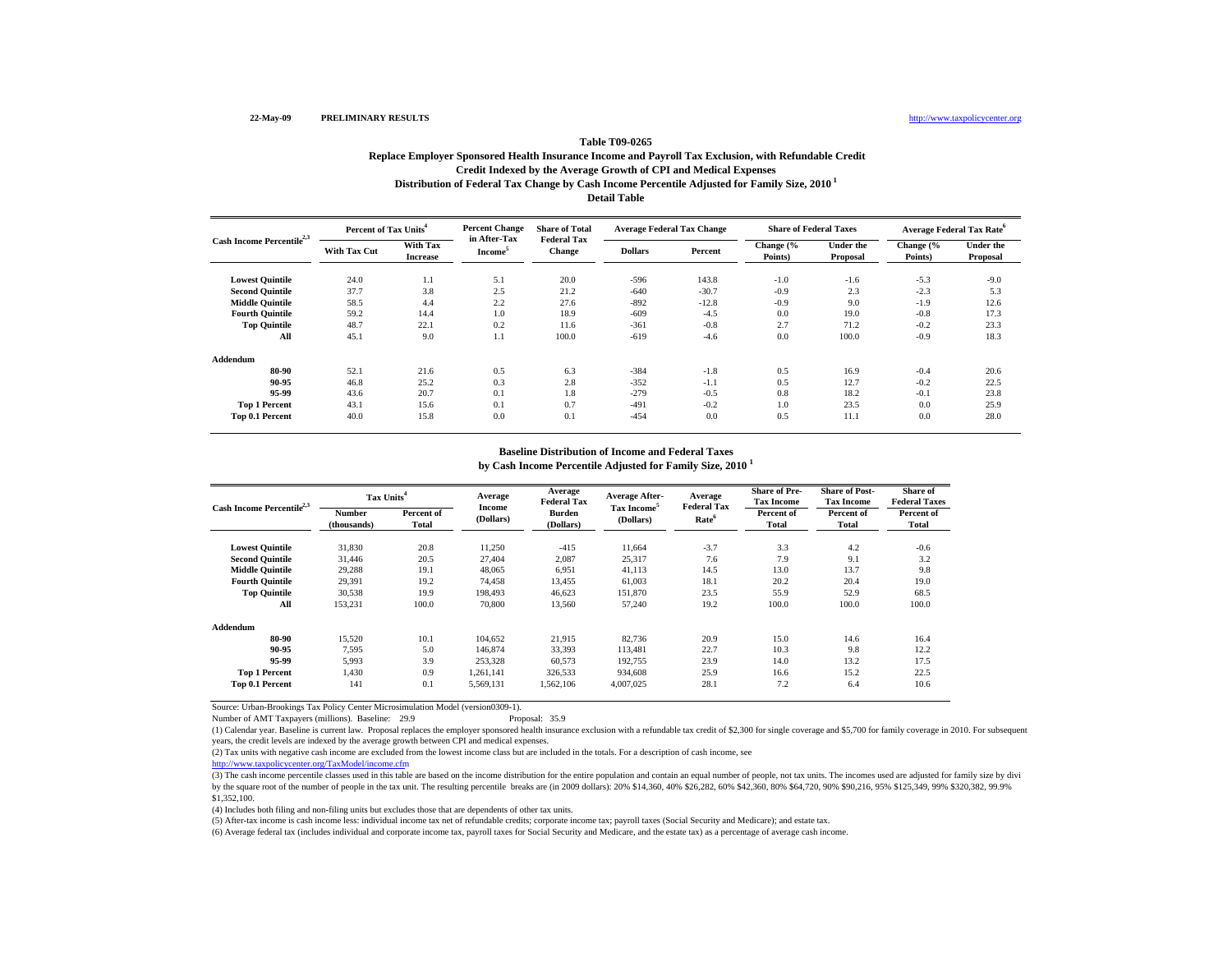# **Table T09-0265Replace Employer Sponsored Health Insurance Income and Payroll Tax Exclusion, with Refundable Credit Credit Indexed by the Average Growth of CPI and Medical Expenses Distribution of Federal Tax Change by Cash Income Percentile Adjusted for Family Size, 2010 1 Detail Table - Single Tax Units**

| Cash Income Percentile <sup>2,3</sup> | Percent of Tax Units <sup>4</sup> |                             | <b>Percent Change</b><br>in After-Tax | <b>Share of Total</b>               | <b>Average Federal Tax Change</b> |         | <b>Share of Federal Taxes</b> |                              | <b>Average Federal Tax Rate</b> <sup>6</sup> |                              |
|---------------------------------------|-----------------------------------|-----------------------------|---------------------------------------|-------------------------------------|-----------------------------------|---------|-------------------------------|------------------------------|----------------------------------------------|------------------------------|
|                                       | <b>With Tax Cut</b>               | With Tax<br><b>Increase</b> | Income <sup>3</sup>                   | <b>Federal Tax</b><br><b>Change</b> | <b>Dollars</b>                    | Percent | Change (%<br>Points)          | <b>Under the</b><br>Proposal | Change (%<br>Points)                         | <b>Under the</b><br>Proposal |
| <b>Lowest Quintile</b>                | 19.1                              | 0.3                         | 4.1                                   | 24.8                                | $-329$                            | $-97.6$ | $-1.0$                        | 0.0                          | $-4.0$                                       | 0.1                          |
| <b>Second Quintile</b>                | 29.6                              | 0.7                         | 1.7                                   | 22.3                                | $-322$                            | $-15.3$ | $-0.7$                        | 5.3                          | $-1.5$                                       | 8.6                          |
| <b>Middle Quintile</b>                | 53.7                              | 0.5                         | 1.7                                   | 27.7                                | $-490$                            | $-8.9$  | $-0.6$                        | 12.1                         | $-1.4$                                       | 14.5                         |
| <b>Fourth Quintile</b>                | 59.1                              | 9.9                         | 0.7                                   | 15.1                                | $-302$                            | $-2.9$  | 0.3                           | 21.8                         | $-0.6$                                       | 18.9                         |
| <b>Top Quintile</b>                   | 44.7                              | 20.3                        | 0.2                                   | 9.3                                 | $-197$                            | $-0.7$  | 2.1                           | 60.7                         | $-0.2$                                       | 22.9                         |
| All                                   | 38.8                              | 5.2                         | 1.0                                   | 100.0                               | $-333$                            | $-4.1$  | 0.0                           | 100.0                        | $-0.8$                                       | 18.2                         |
| Addendum                              |                                   |                             |                                       |                                     |                                   |         |                               |                              |                                              |                              |
| 80-90                                 | 49.5                              | 19.7                        | 0.3                                   | 4.8                                 | $-191$                            | $-1.1$  | 0.6                           | 18.2                         | $-0.3$                                       | 21.7                         |
| 90-95                                 | 38.7                              | 29.1                        | 0.2                                   | 2.0                                 | $-168$                            | $-0.7$  | 0.4                           | 12.4                         | $-0.2$                                       | 23.0                         |
| 95-99                                 | 40.7                              | 11.9                        | 0.2                                   | 2.1                                 | $-243$                            | $-0.6$  | 0.5                           | 14.8                         | $-0.1$                                       | 22.6                         |
| <b>Top 1 Percent</b>                  | 36.3                              | 9.3                         | 0.0                                   | 0.4                                 | $-260$                            | $-0.1$  | 0.6                           | 15.4                         | 0.0                                          | 24.8                         |
| Top 0.1 Percent                       | 35.0                              | 9.3                         | 0.0                                   | 0.0                                 | $-261$                            | 0.0     | 0.3                           | 7.0                          | 0.0                                          | 27.8                         |

#### **Baseline Distribution of Income and Federal Taxes**

**by Cash Income Percentile Adjusted for Family Size, 2010 <sup>1</sup>**

| Cash Income Percentile <sup>2,3</sup> |                       | Tax Units <sup>4</sup> |                     | Average<br><b>Federal Tax</b> | <b>Average After-</b>                | Average<br><b>Federal Tax</b> | <b>Share of Pre-</b><br><b>Tax Income</b> | <b>Share of Post-</b><br><b>Tax Income</b> | Share of<br><b>Federal Taxes</b> |
|---------------------------------------|-----------------------|------------------------|---------------------|-------------------------------|--------------------------------------|-------------------------------|-------------------------------------------|--------------------------------------------|----------------------------------|
|                                       | Number<br>(thousands) | Percent of<br>Total    | Income<br>(Dollars) | <b>Burden</b><br>(Dollars)    | Tax Income <sup>5</sup><br>(Dollars) | Rate <sup>6</sup>             | Percent of<br>Total                       | Percent of<br>Total                        | Percent of<br>Total              |
| <b>Lowest Quintile</b>                | 16,716                | 25.1                   | 8,315               | 337                           | 7,978                                | 4.1                           | 4.9                                       | 5.8                                        | 1.0                              |
| <b>Second Quintile</b>                | 15,339                | 23.0                   | 20,852              | 2,108                         | 18,744                               | 10.1                          | 11.2                                      | 12.4                                       | 6.0                              |
| <b>Middle Ouintile</b>                | 12,559                | 18.9                   | 34,633              | 5,501                         | 29,132                               | 15.9                          | 15.2                                      | 15.8                                       | 12.8                             |
| <b>Fourth Ouintile</b>                | 11.060                | 16.6                   | 53,881              | 10,509                        | 43,373                               | 19.5                          | 20.9                                      | 20.7                                       | 21.5                             |
| <b>Top Quintile</b>                   | 10,501                | 15.8                   | 130,745             | 30.164                        | 100,581                              | 23.1                          | 48.1                                      | 45.7                                       | 58.6                             |
| All                                   | 66,570                | 100.0                  | 42,880              | 8,121                         | 34,760                               | 18.9                          | 100.0                                     | 100.0                                      | 100.0                            |
| Addendum                              |                       |                        |                     |                               |                                      |                               |                                           |                                            |                                  |
| 80-90                                 | 5,602                 | 8.4                    | 77,279              | 16.986                        | 60,293                               | 22.0                          | 15.2                                      | 14.6                                       | 17.6                             |
| 90-95                                 | 2.645                 | 4.0                    | 105,590             | 24.447                        | 81,143                               | 23.2                          | 9.8                                       | 9.3                                        | 12.0                             |
| 95-99                                 | 1.877                 | 2.8                    | 180.688             | 41.099                        | 139.589                              | 22.8                          | 11.9                                      | 11.3                                       | 14.3                             |
| <b>Top 1 Percent</b>                  | 378                   | 0.6                    | 852,030             | 211,396                       | 640.634                              | 24.8                          | 11.3                                      | 10.5                                       | 14.8                             |
| Top 0.1 Percent                       | 34                    | 0.1                    | 3,807,598           | 1,056,848                     | 2,750,750                            | 27.8                          | 4.6                                       | 4.1                                        | 6.7                              |

Source: Urban-Brookings Tax Policy Center Microsimulation Model (version0309-1).

(1) Calendar year. Baseline is current law. Proposal replaces the employer sponsored health insurance exclusion with a refundable tax credit of \$2,300 for single coverage and \$5,700 for family coverage in 2010. For subsequ years, the credit levels are indexed by the average growth between CPI and medical expenses.

(2) Tax units with negative cash income are excluded from the lowest income class but are included in the totals. For a description of cash income, see

http://www.taxpolicycenter.org/TaxModel/income.cfm

(3) The cash income percentile classes used in this table are based on the income distribution for the entire population and contain an equal number of people, not tax units. The incomes used are adjusted for family size b by the square root of the number of people in the tax unit. The resulting percentile breaks are (in 2009 dollars): 20% \$14,360, 40% \$26,282, 60% \$42,360, 80% \$64,720, 90% \$90,216, 95% \$125,349, 99% \$320,382, 99.9% \$1,352,100.

(4) Includes both filing and non-filing units but excludes those that are dependents of other tax units.

(5) After-tax income is cash income less: individual income tax net of refundable credits; corporate income tax; payroll taxes (Social Security and Medicare); and estate tax.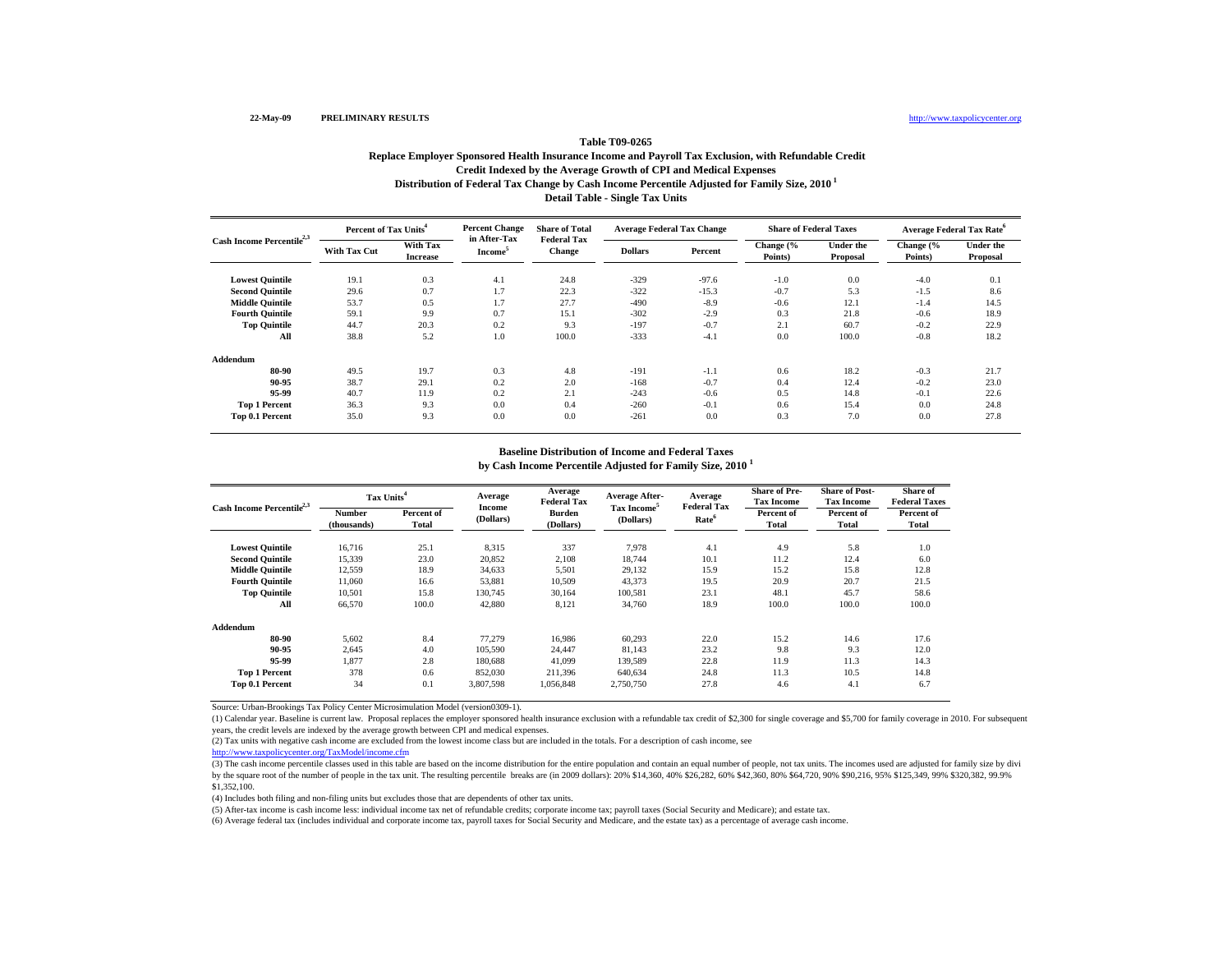# **Table T09-0265Replace Employer Sponsored Health Insurance Income and Payroll Tax Exclusion, with Refundable Credit Credit Indexed by the Average Growth of CPI and Medical Expenses Distribution of Federal Tax Change by Cash Income Percentile Adjusted for Family Size, 2010 1 Detail Table - Married Tax Units Filing Jointly**

| Cash Income Percentile <sup>2,3</sup> | Percent of Tax Units <sup>4</sup> |                             | <b>Percent Change</b>               | <b>Share of Total</b>               | <b>Average Federal Tax Change</b> |         | <b>Share of Federal Taxes</b> |                              | <b>Average Federal Tax Rate<sup>6</sup></b> |                              |
|---------------------------------------|-----------------------------------|-----------------------------|-------------------------------------|-------------------------------------|-----------------------------------|---------|-------------------------------|------------------------------|---------------------------------------------|------------------------------|
|                                       | <b>With Tax Cut</b>               | With Tax<br><b>Increase</b> | in After-Tax<br>Income <sup>5</sup> | <b>Federal Tax</b><br><b>Change</b> | <b>Dollars</b>                    | Percent | Change (%<br>Points)          | <b>Under the</b><br>Proposal | Change (%<br>Points)                        | <b>Under the</b><br>Proposal |
| <b>Lowest Quintile</b>                | 29.8                              | 1.3                         | 6.3                                 | 13.3                                | $-982$                            | 149.8   | $-0.5$                        | $-0.8$                       | $-6.6$                                      | $-11.0$                      |
| <b>Second Quintile</b>                | 45.1                              | 4.0                         | 3.0                                 | 17.2                                | $-1,013$                          | $-43.3$ | $-0.6$                        | 0.8                          | $-2.8$                                      | 3.7                          |
| <b>Middle Quintile</b>                | 60.9                              | 6.2                         | 2.2                                 | 26.8                                | $-1,178$                          | $-14.4$ | $-0.8$                        | 6.0                          | $-1.9$                                      | 11.3                         |
| <b>Fourth Quintile</b>                | 59.4                              | 16.7                        | 1.1                                 | 24.6                                | $-811$                            | $-5.2$  | $-0.3$                        | 16.7                         | $-0.9$                                      | 16.3                         |
| <b>Top Quintile</b>                   | 51.8                              | 22.6                        | 0.3                                 | 17.3                                | $-473$                            | $-0.8$  | 2.2                           | 77.2                         | $-0.2$                                      | 23.4                         |
| All                                   | 52.0                              | 12.9                        | 0.9                                 | 100.0                               | $-828$                            | $-3.6$  | 0.0                           | 100.0                        | $-0.7$                                      | 19.4                         |
| Addendum                              |                                   |                             |                                     |                                     |                                   |         |                               |                              |                                             |                              |
| 80-90                                 | 54.9                              | 22.2                        | 0.5                                 | 9.3                                 | $-526$                            | $-2.1$  | 0.3                           | 16.2                         | $-0.4$                                      | 19.9                         |
| 90-95                                 | 52.0                              | 22.9                        | 0.4                                 | 4.3                                 | $-469$                            | $-1.2$  | 0.3                           | 13.3                         | $-0.3$                                      | 22.3                         |
| 95-99                                 | 45.8                              | 24.7                        | 0.2                                 | 2.5                                 | $-324$                            | $-0.5$  | 0.7                           | 20.4                         | $-0.1$                                      | 24.2                         |
| <b>Top 1 Percent</b>                  | 46.6                              | 17.6                        | 0.1                                 | 1.2                                 | $-606$                            | $-0.2$  | 0.9                           | 27.2                         | 0.0                                         | 26.0                         |
| Top 0.1 Percent                       | 43.4                              | 17.2                        | 0.0                                 | 0.1                                 | $-585$                            | 0.0     | 0.5                           | 12.7                         | 0.0                                         | 28.0                         |

#### **Baseline Distribution of Income and Federal Taxes**

**by Cash Income Percentile Adjusted for Family Size, 2010 <sup>1</sup>**

| Cash Income Percentile <sup>2,3</sup> |                       | Tax Units <sup>4</sup> |                     | Average<br><b>Federal Tax</b> | <b>Average After-</b>                | Average                                 | <b>Share of Pre-</b><br><b>Tax Income</b> | <b>Share of Post-</b><br><b>Tax Income</b> | Share of<br><b>Federal Taxes</b> |
|---------------------------------------|-----------------------|------------------------|---------------------|-------------------------------|--------------------------------------|-----------------------------------------|-------------------------------------------|--------------------------------------------|----------------------------------|
|                                       | Number<br>(thousands) | Percent of<br>Total    | Income<br>(Dollars) | Burden<br>(Dollars)           | Tax Income <sup>5</sup><br>(Dollars) | <b>Federal Tax</b><br>Rate <sup>6</sup> | Percent of<br>Total                       | Percent of<br>Total                        | Percent of<br>Total              |
| <b>Lowest Quintile</b>                | 6,775                 | 11.3                   | 14,926              | $-655$                        | 15,581                               | $-4.4$                                  | 1.5                                       | 1.9                                        | $-0.3$                           |
| <b>Second Quintile</b>                | 8,451                 | 14.0                   | 35,863              | 2,340                         | 33,524                               | 6.5                                     | 4.4                                       | 5.2                                        | 1.4                              |
| <b>Middle Quintile</b>                | 11,320                | 18.8                   | 62,109              | 8,194                         | 53,915                               | 13.2                                    | 10.3                                      | 11.2                                       | 6.7                              |
| <b>Fourth Ouintile</b>                | 15,128                | 25.1                   | 90,198              | 15,488                        | 74,710                               | 17.2                                    | 19.9                                      | 20.7                                       | 17.0                             |
| <b>Top Quintile</b>                   | 18,263                | 30.3                   | 240,302             | 56,611                        | 183.691                              | 23.6                                    | 64.1                                      | 61.4                                       | 75.0                             |
| All                                   | 60,204                | 100.0                  | 113,658             | 22,891                        | 90,767                               | 20.1                                    | 100.0                                     | 100.0                                      | 100.0                            |
| Addendum                              |                       |                        |                     |                               |                                      |                                         |                                           |                                            |                                  |
| 80-90                                 | 8.793                 | 14.6                   | 123,255             | 25,064                        | 98.191                               | 20.3                                    | 15.8                                      | 15.8                                       | 16.0                             |
| 90-95                                 | 4.619                 | 7.7                    | 171.822             | 38,705                        | 133.116                              | 22.5                                    | 11.6                                      | 11.3                                       | 13.0                             |
| 95-99                                 | 3.856                 | 6.4                    | 290,460             | 70.626                        | 219,833                              | 24.3                                    | 16.4                                      | 15.5                                       | 19.8                             |
| <b>Top 1 Percent</b>                  | 995                   | 1.7                    | 1.397.625           | 364,056                       | 1,033,569                            | 26.1                                    | 20.3                                      | 18.8                                       | 26.3                             |
| Top 0.1 Percent                       | 99                    | 0.2                    | 6,085,197           | 1,707,062                     | 4,378,136                            | 28.1                                    | 8.8                                       | 7.9                                        | 12.2                             |

Source: Urban-Brookings Tax Policy Center Microsimulation Model (version0309-1).

(1) Calendar year. Baseline is current law. Proposal replaces the employer sponsored health insurance exclusion with a refundable tax credit of \$2,300 for single coverage and \$5,700 for family coverage in 2010. For subsequ years, the credit levels are indexed by the average growth between CPI and medical expenses.

(2) Tax units with negative cash income are excluded from the lowest income class but are included in the totals. For a description of cash income, see

http://www.taxpolicycenter.org/TaxModel/income.cfm

(3) The cash income percentile classes used in this table are based on the income distribution for the entire population and contain an equal number of people, not tax units. The incomes used are adjusted for family size b by the square root of the number of people in the tax unit. The resulting percentile breaks are (in 2009 dollars): 20% \$14,360, 40% \$26,282, 60% \$42,360, 80% \$64,720, 90% \$90,216, 95% \$125,349, 99% \$320,382, 99.9% \$1,352,100.

(4) Includes both filing and non-filing units but excludes those that are dependents of other tax units.

(5) After-tax income is cash income less: individual income tax net of refundable credits; corporate income tax; payroll taxes (Social Security and Medicare); and estate tax.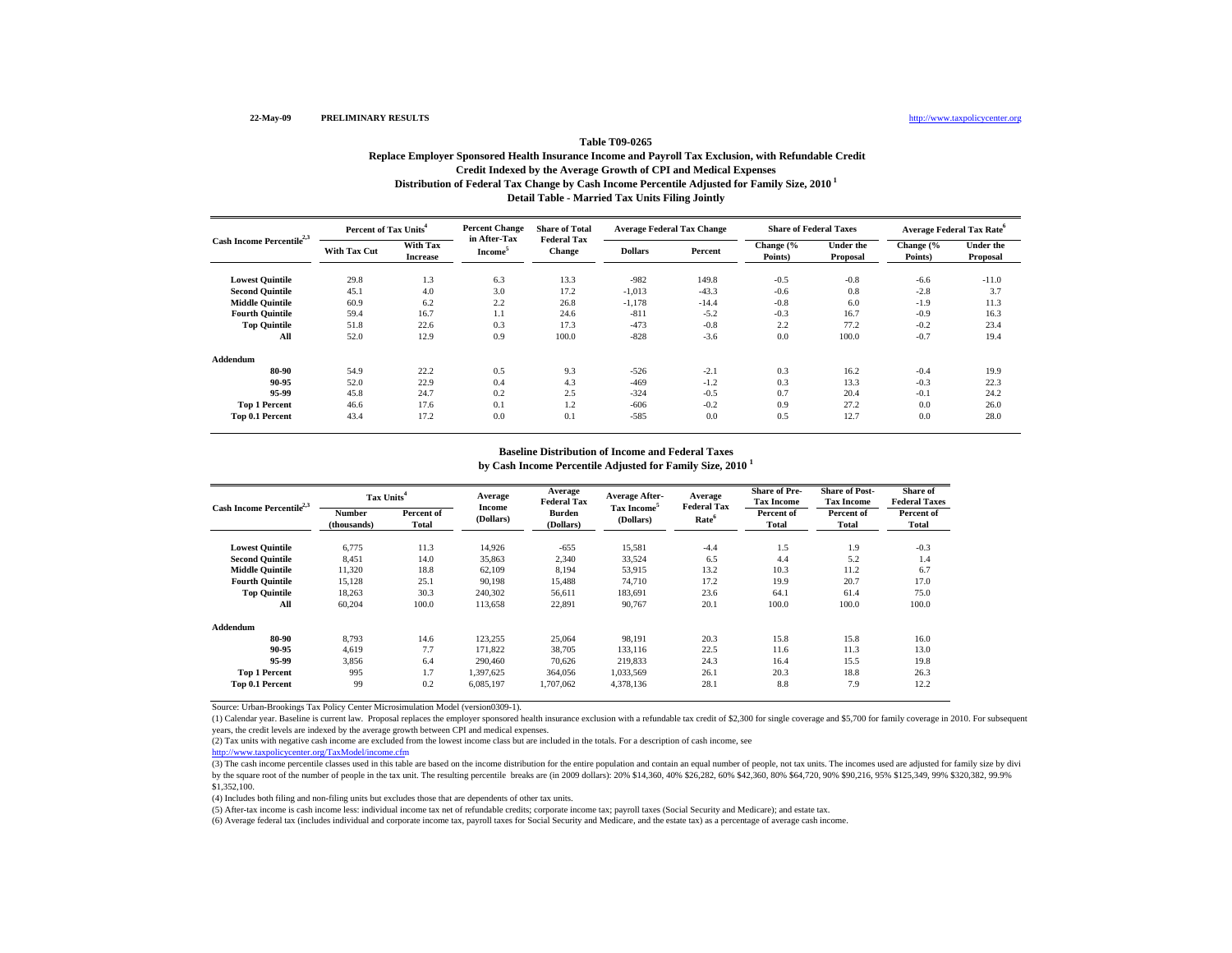# **Table T09-0265Replace Employer Sponsored Health Insurance Income and Payroll Tax Exclusion, with Refundable Credit Credit Indexed by the Average Growth of CPI and Medical Expenses Distribution of Federal Tax Change by Cash Income Percentile Adjusted for Family Size, 2010 1 Detail Table - Head of Household Tax Units**

| Cash Income Percentile <sup>2,3</sup> | Percent of Tax Units <sup>4</sup> |                             | <b>Percent Change</b>               | <b>Share of Total</b>               | <b>Average Federal Tax Change</b> |         | <b>Share of Federal Taxes</b> |                              | <b>Average Federal Tax Rate</b> <sup>6</sup> |                              |
|---------------------------------------|-----------------------------------|-----------------------------|-------------------------------------|-------------------------------------|-----------------------------------|---------|-------------------------------|------------------------------|----------------------------------------------|------------------------------|
|                                       | With Tax Cut                      | With Tax<br><b>Increase</b> | in After-Tax<br>Income <sup>3</sup> | <b>Federal Tax</b><br><b>Change</b> | <b>Dollars</b>                    | Percent | Change (%<br>Points)          | <b>Under the</b><br>Proposal | Change (%<br>Points)                         | <b>Under the</b><br>Proposal |
| <b>Lowest Quintile</b>                | 29.3                              | 2.0                         | 5.2                                 | 27.1                                | $-840$                            | 46.1    | $-10.9$                       | $-23.5$                      | $-5.9$                                       | $-18.6$                      |
| <b>Second Quintile</b>                | 47.2                              | 8.5                         | 3.1                                 | 27.0                                | $-930$                            | $-56.3$ | $-4.6$                        | 5.7                          | $-3.0$                                       | 2.3                          |
| <b>Middle Quintile</b>                | 71.1                              | 3.4                         | 3.5                                 | 29.1                                | $-1,536$                          | $-19.8$ | 0.7                           | 32.1                         | $-3.0$                                       | 12.1                         |
| <b>Fourth Quintile</b>                | 69.2                              | 10.7                        | 1.9                                 | 12.2                                | $-1,156$                          | $-8.1$  | 5.5                           | 37.6                         | $-1.6$                                       | 17.8                         |
| <b>Top Quintile</b>                   | 53.9                              | 9.7                         | 0.8                                 | 4.5                                 | $-902$                            | $-2.5$  | 9.4                           | 48.1                         | $-0.6$                                       | 23.0                         |
| All                                   | 48.6                              | 5.6                         | 2.9                                 | 100.0                               | $-1,043$                          | $-21.5$ | 0.0                           | 100.0                        | $-2.6$                                       | 9.4                          |
| Addendum                              |                                   |                             |                                     |                                     |                                   |         |                               |                              |                                              |                              |
| 80-90                                 | 57.1                              | 10.1                        | 1.2                                 | 3.1                                 | $-934$                            | $-4.1$  | 3.6                           | 19.7                         | $-0.9$                                       | 21.7                         |
| 90-95                                 | 50.1                              | 10.9                        | 0.8                                 | 0.8                                 | $-836$                            | $-2.6$  | 1.5                           | 7.9                          | $-0.6$                                       | 23.1                         |
| 95-99                                 | 46.4                              | 6.8                         | 0.5                                 | 0.6                                 | $-848$                            | $-1.6$  | 2.0                           | 9.6                          | $-0.4$                                       | 22.1                         |
| <b>Top 1 Percent</b>                  | 39.8                              | 6.6                         | 0.1                                 | 0.1                                 | $-854$                            | $-0.3$  | 2.3                           | 10.9                         | $-0.1$                                       | 26.7                         |
| Top 0.1 Percent                       | 38.1                              | 6.0                         | 0.0                                 | 0.0                                 | $-811$                            | $-0.1$  | 1.0                           | 4.8                          | 0.0                                          | 28.4                         |

#### **Baseline Distribution of Income and Federal Taxes**

**by Cash Income Percentile Adjusted for Family Size, 2010 <sup>1</sup>**

| Cash Income Percentile <sup>2,3</sup> |                       | Tax Units <sup>4</sup> |                     | Average<br><b>Federal Tax</b> | <b>Average After-</b>                | Average                                 | <b>Share of Pre-</b><br><b>Tax Income</b> | <b>Share of Post-</b><br><b>Tax Income</b> | Share of<br><b>Federal Taxes</b> |
|---------------------------------------|-----------------------|------------------------|---------------------|-------------------------------|--------------------------------------|-----------------------------------------|-------------------------------------------|--------------------------------------------|----------------------------------|
|                                       | Number<br>(thousands) | Percent of<br>Total    | Income<br>(Dollars) | Burden<br>(Dollars)           | Tax Income <sup>5</sup><br>(Dollars) | <b>Federal Tax</b><br>Rate <sup>6</sup> | Percent of<br>Total                       | Percent of<br>Total                        | Percent of<br>Total              |
| <b>Lowest Quintile</b>                | 8.055                 | 33.7                   | 14.269              | $-1,821$                      | 16.090                               | $-12.8$                                 | 11.9                                      | 15.2                                       | $-12.6$                          |
| <b>Second Quintile</b>                | 7,226                 | 30.2                   | 31,520              | 1,652                         | 29,868                               | 5.2                                     | 23.6                                      | 25.4                                       | 10.3                             |
| <b>Middle Quintile</b>                | 4.714                 | 19.7                   | 51.250              | 7.750                         | 43,500                               | 15.1                                    | 25.0                                      | 24.1                                       | 31.5                             |
| <b>Fourth Ouintile</b>                | 2,621                 | 11.0                   | 73,741              | 14.243                        | 59,498                               | 19.3                                    | 20.0                                      | 18.3                                       | 32.1                             |
| <b>Top Quintile</b>                   | 1,238                 | 5.2                    | 154.432             | 36,350                        | 118.082                              | 23.5                                    | 19.8                                      | 17.2                                       | 38.7                             |
| All                                   | 23,905                | 100.0                  | 40,468              | 4,860                         | 35,608                               | 12.0                                    | 100.0                                     | 100.0                                      | 100.0                            |
| Addendum                              |                       |                        |                     |                               |                                      |                                         |                                           |                                            |                                  |
| 80-90                                 | 813                   | 3.4                    | 101,814             | 22,997                        | 78,816                               | 22.6                                    | 8.6                                       | 7.5                                        | 16.1                             |
| 90-95                                 | 229                   | 1.0                    | 136,253             | 32,292                        | 103,961                              | 23.7                                    | 3.2                                       | 2.8                                        | 6.4                              |
| 95-99                                 | 164                   | 0.7                    | 242,819             | 54,393                        | 188.426                              | 22.4                                    | 4.1                                       | 3.6                                        | 7.7                              |
| <b>Top 1 Percent</b>                  | 32                    | 0.1                    | 1,171,450           | 313,063                       | 858,387                              | 26.7                                    | 3.9                                       | 3.2                                        | 8.6                              |
| Top 0.1 Percent                       | 3                     | 0.0                    | 5,203,211           | 1,479,700                     | 3,723,510                            | 28.4                                    | 1.6                                       | 1.3                                        | 3.8                              |

Source: Urban-Brookings Tax Policy Center Microsimulation Model (version0309-1).

(1) Calendar year. Baseline is current law. Proposal replaces the employer sponsored health insurance exclusion with a refundable tax credit of \$2,300 for single coverage and \$5,700 for family coverage in 2010. For subsequ years, the credit levels are indexed by the average growth between CPI and medical expenses.

(2) Tax units with negative cash income are excluded from the lowest income class but are included in the totals. For a description of cash income, see

http://www.taxpolicycenter.org/TaxModel/income.cfm

(3) The cash income percentile classes used in this table are based on the income distribution for the entire population and contain an equal number of people, not tax units. The incomes used are adjusted for family size b by the square root of the number of people in the tax unit. The resulting percentile breaks are (in 2009 dollars): 20% \$14,360, 40% \$26,282, 60% \$42,360, 80% \$64,720, 90% \$90,216, 95% \$125,349, 99% \$320,382, 99.9% \$1,352,100.

(4) Includes both filing and non-filing units but excludes those that are dependents of other tax units.

(5) After-tax income is cash income less: individual income tax net of refundable credits; corporate income tax; payroll taxes (Social Security and Medicare); and estate tax.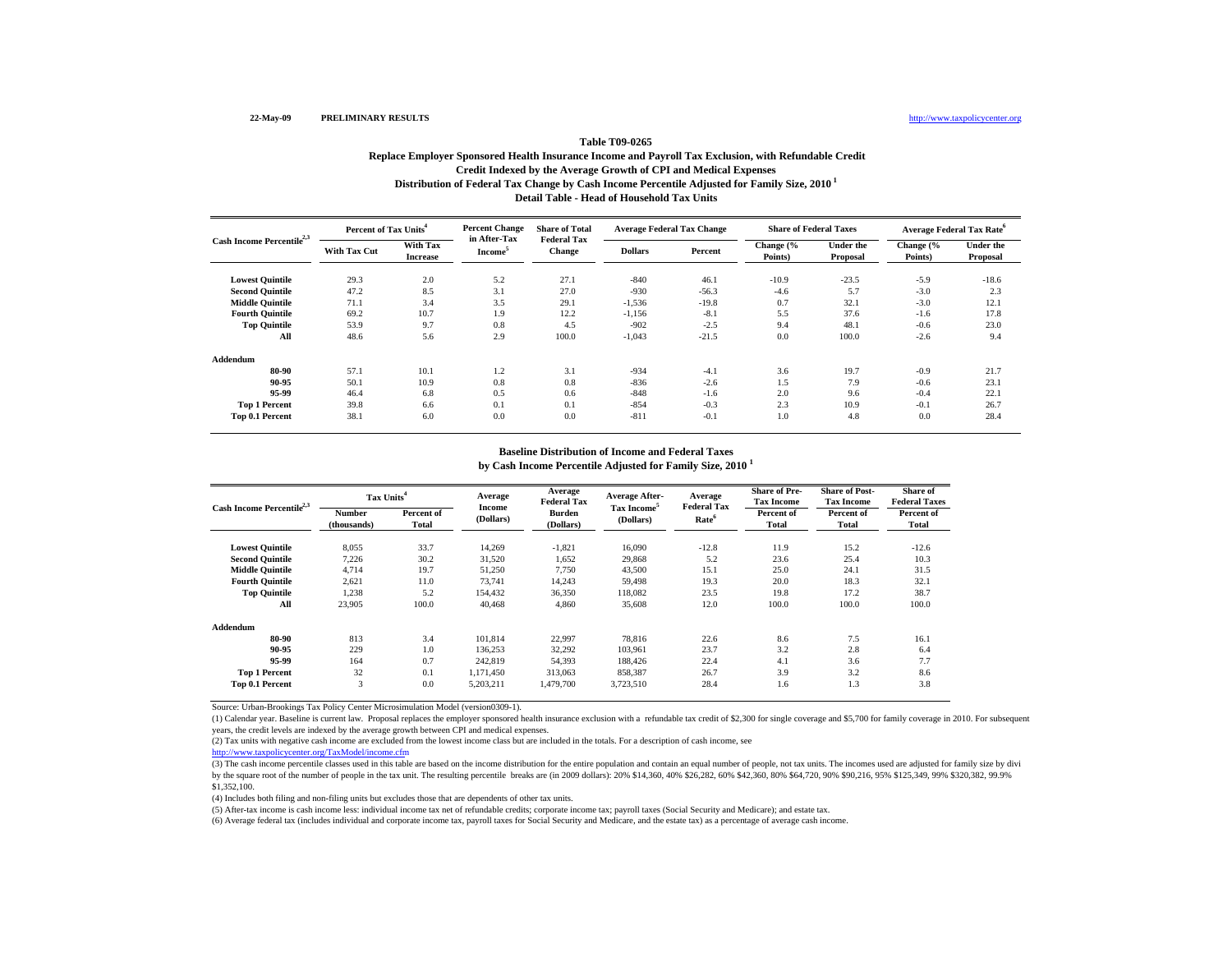# **Table T09-0265Replace Employer Sponsored Health Insurance Income and Payroll Tax Exclusion, with Refundable Credit Credit Indexed by the Average Growth of CPI and Medical Expenses Distribution of Federal Tax Change by Cash Income Percentile Adjusted for Family Size, 2010 1 Detail Table - Tax Units with Children**

| Cash Income Percentile <sup>2,3</sup> | Percent of Tax Units <sup>4</sup> |                             | <b>Percent Change</b><br>in After-Tax | <b>Share of Total</b>               | <b>Average Federal Tax Change</b> |         | <b>Share of Federal Taxes</b> |                              | <b>Average Federal Tax Rate</b> <sup>6</sup> |                              |
|---------------------------------------|-----------------------------------|-----------------------------|---------------------------------------|-------------------------------------|-----------------------------------|---------|-------------------------------|------------------------------|----------------------------------------------|------------------------------|
|                                       | With Tax Cut                      | With Tax<br><b>Increase</b> | <b>Income</b>                         | <b>Federal Tax</b><br><b>Change</b> | <b>Dollars</b>                    | Percent | Change (%<br>Points)          | <b>Under the</b><br>Proposal | Change (%<br>Points)                         | <b>Under the</b><br>Proposal |
| <b>Lowest Quintile</b>                | 31.2                              | 2.8                         | 5.2                                   | 25.0                                | $-923$                            | 39.2    | $-1.4$                        | $-4.5$                       | $-6.0$                                       | $-21.3$                      |
| <b>Second Quintile</b>                | 49.9                              | 10.0                        | 2.7                                   | 25.3                                | $-928$                            | $-49.1$ | $-1.2$                        | 1.3                          | $-2.6$                                       | 2.6                          |
| <b>Middle Quintile</b>                | 69.6                              | 8.7                         | 2.3                                   | 35.4                                | $-1,276$                          | $-13.5$ | $-1.2$                        | 11.6                         | $-2.0$                                       | 12.8                         |
| <b>Fourth Quintile</b>                | 61.2                              | 25.7                        | 0.7                                   | 13.1                                | $-521$                            | $-2.8$  | 0.5                           | 23.1                         | $-0.5$                                       | 18.5                         |
| <b>Top Quintile</b>                   | 48.3                              | 36.7                        | 0.0                                   | 0.6                                 | $-31$                             | $-0.1$  | 3.3                           | 68.4                         | 0.0                                          | 25.3                         |
| All                                   | 52.2                              | 15.3                        | 1.1                                   | 100.0                               | $-787$                            | $-4.9$  | 0.0                           | 100.0                        | $-0.9$                                       | 17.9                         |
| Addendum                              |                                   |                             |                                       |                                     |                                   |         |                               |                              |                                              |                              |
| 80-90                                 | 51.4                              | 36.1                        | 0.1                                   | 0.8                                 | $-77$                             | $-0.2$  | 0.8                           | 16.3                         | $-0.1$                                       | 22.6                         |
| 90-95                                 | 46.7                              | 38.5                        | 0.0                                   | $-0.3$                              | 67                                | 0.1     | 0.6                           | 12.5                         | 0.0                                          | 24.3                         |
| 95-99                                 | 42.6                              | 37.7                        | 0.0                                   | $-0.1$                              | 33                                | 0.0     | 0.9                           | 17.3                         | 0.0                                          | 25.8                         |
| <b>Top 1 Percent</b>                  | 47.5                              | 28.7                        | 0.0                                   | 0.3                                 | $-336$                            | $-0.1$  | 1.1                           | 22.4                         | 0.0                                          | 27.9                         |
| Top 0.1 Percent                       | 42.7                              | 28.7                        | 0.0                                   | 0.0                                 | $-287$                            | 0.0     | 0.5                           | 10.4                         | 0.0                                          | 29.4                         |

### **Baseline Distribution of Income and Federal Taxes**

**by Cash Income Percentile Adjusted for Family Size, 2010 <sup>1</sup>**

| Cash Income Percentile <sup>2,3</sup> | Tax Units <sup>4</sup> |                     | Average             | Average<br><b>Federal Tax</b> | <b>Average After-</b>                | Average                                 | <b>Share of Pre-</b><br><b>Tax Income</b> | <b>Share of Post-</b><br><b>Tax Income</b> | Share of<br><b>Federal Taxes</b> |
|---------------------------------------|------------------------|---------------------|---------------------|-------------------------------|--------------------------------------|-----------------------------------------|-------------------------------------------|--------------------------------------------|----------------------------------|
|                                       | Number<br>(thousands)  | Percent of<br>Total | Income<br>(Dollars) | Burden<br>(Dollars)           | Tax Income <sup>5</sup><br>(Dollars) | <b>Federal Tax</b><br>Rate <sup>6</sup> | Percent of<br>Total                       | Percent of<br>Total                        | Percent of<br>Total              |
| <b>Lowest Quintile</b>                | 10.443                 | 21.3                | 15.423              | $-2,355$                      | 17.777                               | $-15.3$                                 | 3.8                                       | 5.5                                        | $-3.1$                           |
| <b>Second Quintile</b>                | 10,511                 | 21.5                | 36,450              | 1,892                         | 34,559                               | 5.2                                     | 9.1                                       | 10.7                                       | 2.5                              |
| <b>Middle Quintile</b>                | 10.705                 | 21.8                | 64,053              | 9.459                         | 54.594                               | 14.8                                    | 16.3                                      | 17.2                                       | 12.8                             |
| <b>Fourth Quintile</b>                | 9.689                  | 19.8                | 97,306              | 18.480                        | 78.826                               | 19.0                                    | 22.5                                      | 22.4                                       | 22.6                             |
| <b>Top Quintile</b>                   | 7.527                  | 15.4                | 270,797             | 68,504                        | 202.293                              | 25.3                                    | 48.5                                      | 44.7                                       | 65.1                             |
| All                                   | 49.010                 | 100.0               | 85,705              | 16,163                        | 69,542                               | 18.9                                    | 100.0                                     | 100.0                                      | 100.0                            |
| Addendum                              |                        |                     |                     |                               |                                      |                                         |                                           |                                            |                                  |
| 80-90                                 | 3.798                  | 7.8                 | 143,251             | 32,494                        | 110,757                              | 22.7                                    | 13.0                                      | 12.3                                       | 15.6                             |
| 90-95                                 | 1,938                  | 4.0                 | 199,087             | 48,340                        | 150,747                              | 24.3                                    | 9.2                                       | 8.6                                        | 11.8                             |
| 95-99                                 | 1.431                  | 2.9                 | 351.828             | 90,753                        | 261,075                              | 25.8                                    | 12.0                                      | 11.0                                       | 16.4                             |
| <b>Top 1 Percent</b>                  | 359                    | 0.7                 | 1,685,391           | 469,952                       | 1,215,438                            | 27.9                                    | 14.4                                      | 12.8                                       | 21.3                             |
| Top 0.1 Percent                       | 35                     | 0.1                 | 7,514,841           | 2,208,581                     | 5,306,259                            | 29.4                                    | 6.4                                       | 5.5                                        | 9.9                              |

Source: Urban-Brookings Tax Policy Center Microsimulation Model (version0309-1).

Note: Tax units with children are those claiming an exemption for children at home or away from home.

(1) Calendar year. Baseline is current law. Proposal replaces the employer sponsored health insurance exclusion with a refundable tax credit of \$2,300 for single coverage and \$5,700 for family coverage in 2010. For subsequ years, the credit levels are indexed by the average growth between CPI and medical expenses.

(2) Tax units with negative cash income are excluded from the lowest income class but are included in the totals. For a description of cash income, see

http://www.taxpolicycenter.org/TaxModel/income.cfm

(3) The cash income percentile classes used in this table are based on the income distribution for the entire population and contain an equal number of people, not tax units. The incomes used are adjusted for family size b by the square root of the number of people in the tax unit. The resulting percentile breaks are (in 2009 dollars): 20% \$14,360, 40% \$26,282, 60% \$42,360, 80% \$64,720, 90% \$90,216, 95% \$125,349, 99% \$320,382, 99.9% \$1,352,100.

(4) Includes both filing and non-filing units but excludes those that are dependents of other tax units.

(5) After-tax income is cash income less: individual income tax net of refundable credits; corporate income tax; payroll taxes (Social Security and Medicare); and estate tax.